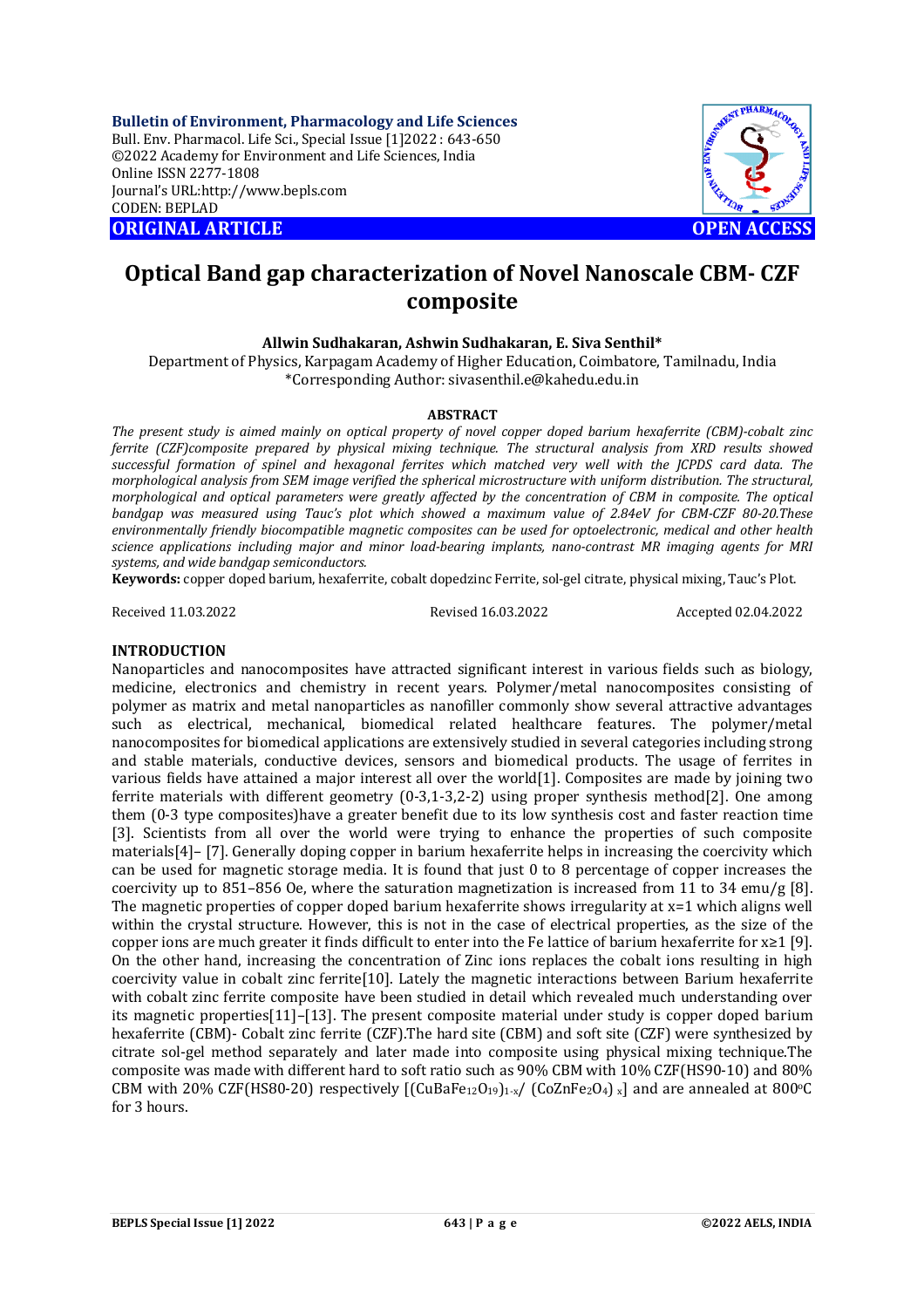#### **MATERIAL AND METHODS Preparation and Synthesis of CBM**

Citrate sol-gel method was followed to synthesize nanocopper doped barium hexaferrite (CBM). The precursors, nitrates of copper, barium and iron were mixed with citric acid in deionized water at 1:2 ratio in magnetic stirrer for 1 hour. The pH of 7 was maintained by adding ammonia solution. The solution is then heated in a hotplate until a dried powder is obtained. This powder was later grounded with mortar and pestle and kept at furnace at 850 °C for 2 hours to get the final CBM nanoparticles [14].



#### **Synthesis of CZF**

Sol-gel citrate method is carried out for the preparation of cobalt doped zinc ferrite. Here the nitrates of zinc, iron and cobalt are taken in a beaker containing deionized water and mixed with citric acid at 1:1 ratio in magnetic stirrer at 1000 RPM for 1 hour. Temperature of the magnetic stirrer was increased gradually until the solution turns into a viscous gel. Later at certain temperature the gel converts into a dry powder which was grounded and kept inside muffle furnace at 800 °C for 5 h to get nano CZF particles[15].



**Figure 3.** Preparation of CZF by Sol-gel citrate technique.

## **Synthesis of nano CBM-CZF composite**

Physical mixing route is carried out for the preparation of CBM-CZF composite method [16], [17]. Here the ratio of CBM-CZF are taken as 90-10 and 80-20 respectively  $[(Cu_{0.5}Ba_{0.5}Fe_{12}O_{19})_{1-x}/(Co_{0.6}Zn_{0.4}Fe_{2}O_{4})_{x}]$ which are denoted as HS90-10 and HS80-20respectively. The mixed powders are grounded well physically for 1 hour with the help of mortar and pestle and kept at  $800^{\circ}$ C for 3 h in air atmosphere before sending them for characteristic studies.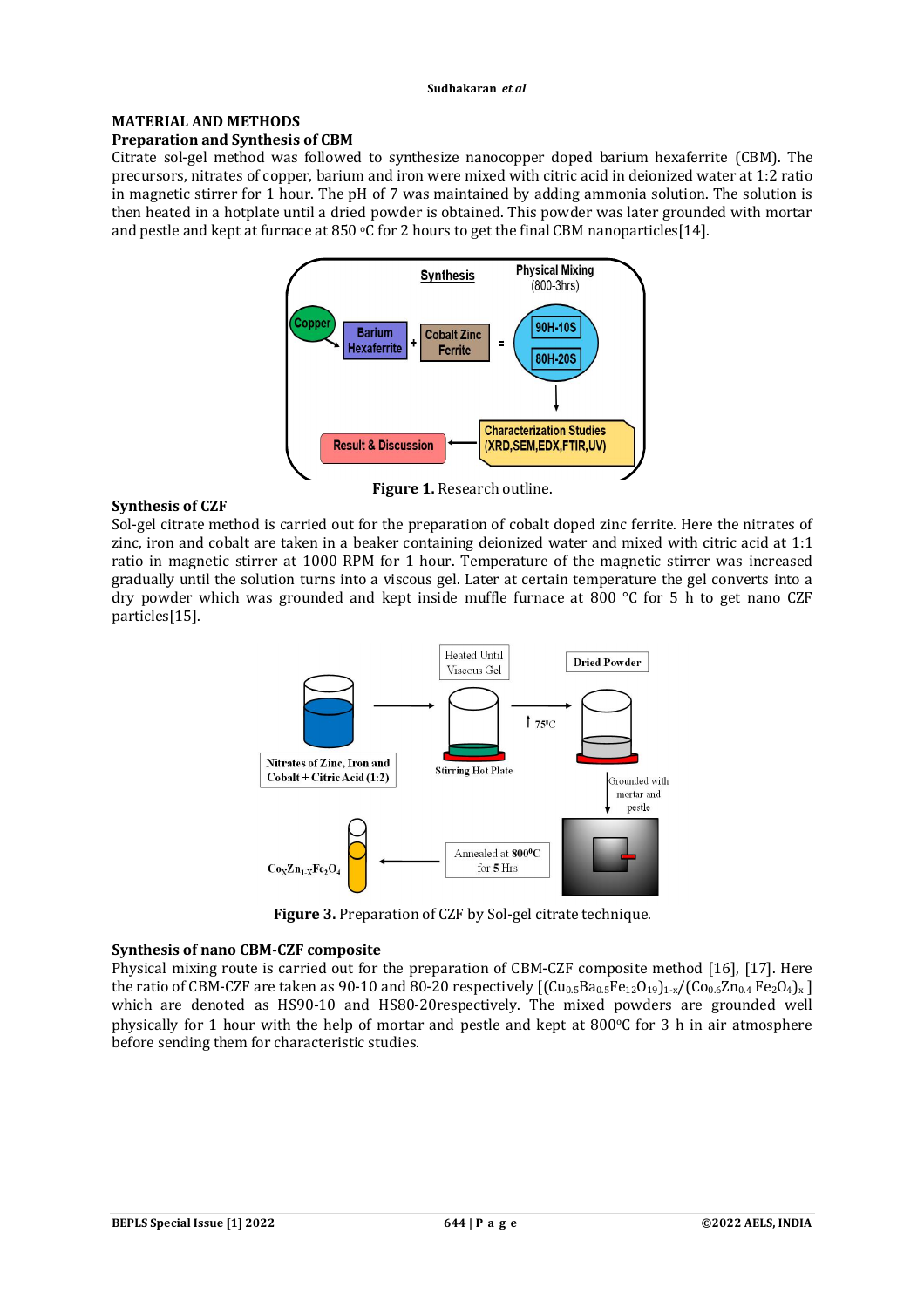

**Figure 2.** Preparation of CBM by citrate Sol-gel technique.

## **EXPERIMENTAL TECHNIQUES**

3rd generation Empyrean XRD (Malvern Panalytical) with 1.540 copper K alpha radiation is used to measure the structural parameters of the prepared composite material. The M-type Hexagonal and Spinel ferrite formations within the composite were confirmed using Shimadzhu FTIR(IR affinity 1A) spectra recorded within 4000-400 cm-1range. The morphology and the size of the composite particles were analyzed using SEM image (Jeol JSM 6390model)EDX was carried out to determine the elemental composition. UV 2400PC Series with 360nm light source and 1nm slit widthis used to measure the optical bandgap of the composite material within800-200nm range

## **RESULTS AND DISCUSSION**

## **Structural studies**

The structural parameters of the composite were studied using XRD which matched with the JCPDS card data78-0133 for CBM and 88-2152 forCZF respectively confirming the hexagonal (P63/mmc space group for CBM)and cubic (Fd-3m space group for CZF)structures. the lattice parameter and cell volume were measured and tabulated as shown below (table 1).

With the help of Scherrer's equation the average size of the composite were measured using the peaks (106), (1011), (116), (108), (109), (118)as tabulated below (table 2). From the table it is clear that the average size increases with the increase in CBM concentration.



## **Morphology studies**

From the SEM image the distribution of particle size was calculated using ImageJ software (figure 5). The image revels uniform distribution of spherical micro structured particle in which single particle agglomerate to form grains separated by grain boundaries resulting in greater grain size (measured using SEM image) than crystalline size (measured using XRD)[18].

The chemical composition over the prepared composite material were studied using EDAX analysis (figure 6). The results from EDAX confirmed the purity of the prepared sample as tabulated below (table 3).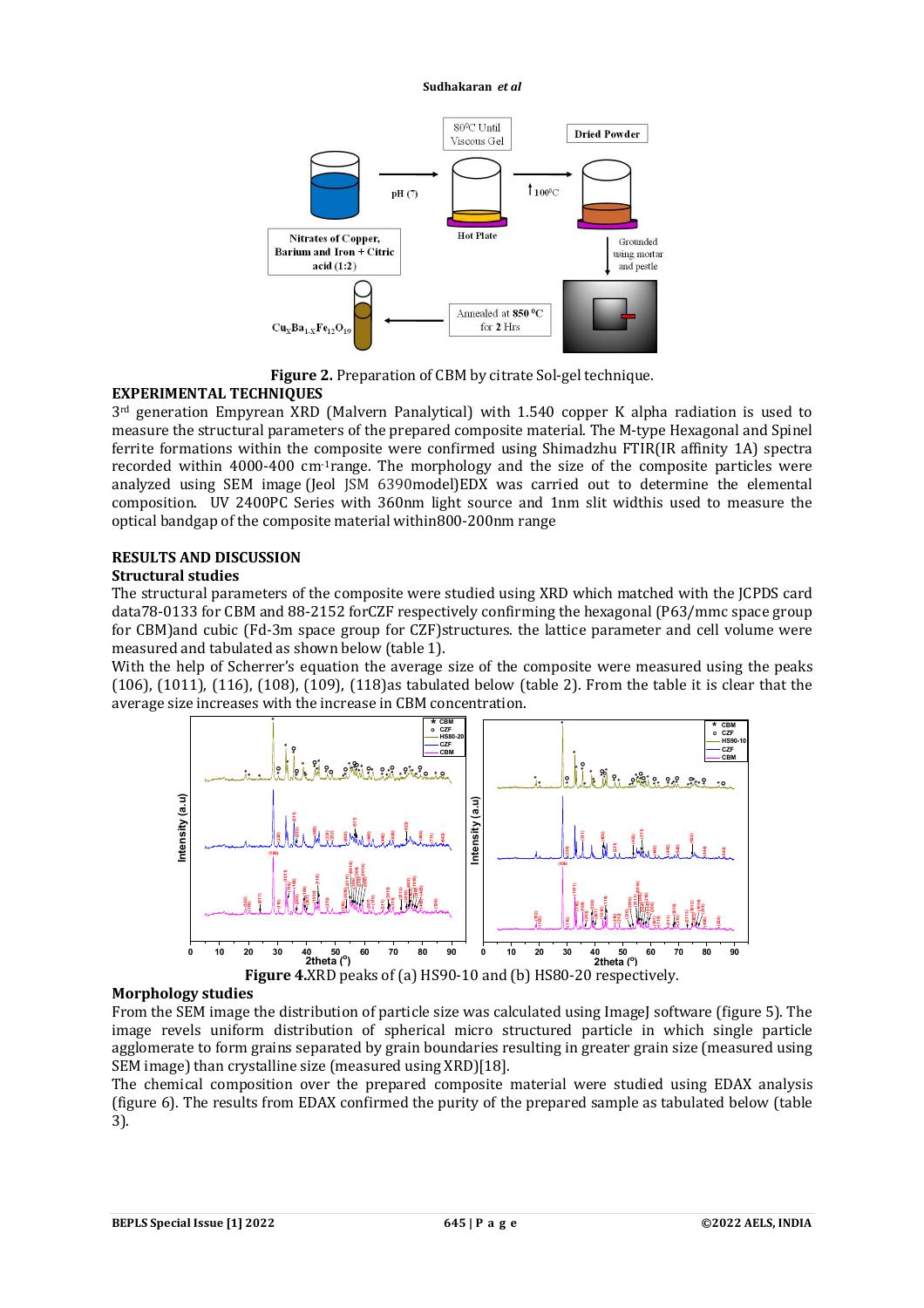

**Figure 5.** SEM image with histogram of (a) HS90-10 and (b) HS80-20 samples.



## **Figure 6.** EDX results of CBM-CZF composite.

## **FTIR Studies**

The FTIR studies of CBM-CZF composite revealed the presence of  $V_1$ ,  $V_2$ , and  $V_3$  bands. The band  $V_1(538-10)$ 605cm<sup>-1</sup>) represents the stretching complexes of  $Zn^{2+}$  ions in tetrahedral metal-oxygen bond. The band  $V_2(410-470 \text{cm}^{-1})$  represents the octahedral complexes confirming the formation of Iron-oxygen bond within the composite material. The band  $V_3$  corresponds to the characteristic peak of iron-oxygen bond. The bands 551 and 569 represents the characteristic peaks of cobalt ferrite. The O-H bending at 1635 represents that the M-type Hexaferrite nanoparticles are formed successfully.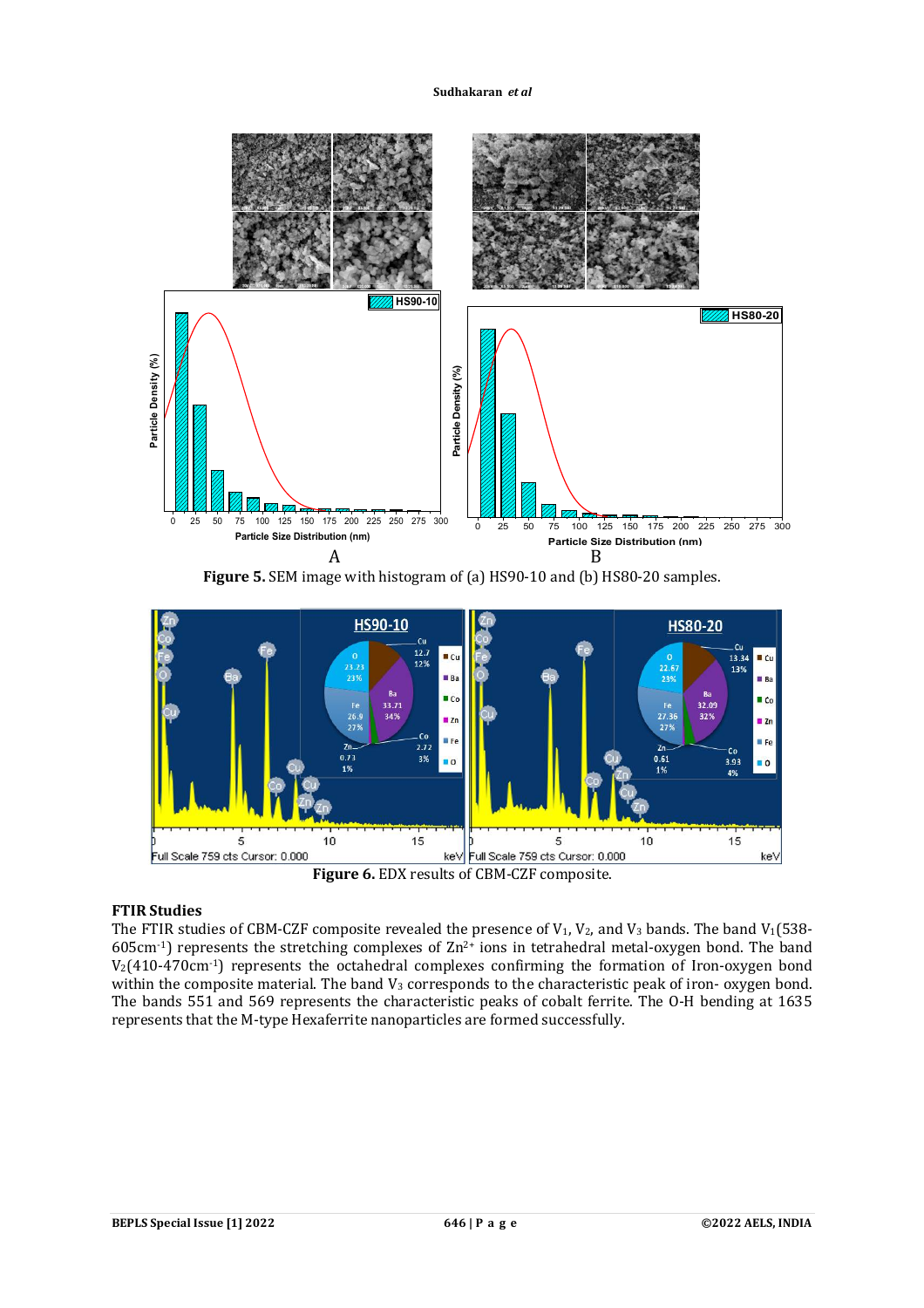

**Figure 7.** FTIR result of HS90-10 and HS80-20 sample

## **Optical Bandgap Studies**

Using UV spectroscopy, the optical bandgap of the prepared composite material was calculated. From the tauc's plot the optical bandgap energy was found to be 2.65eV for HS90-10 which is much lesser when compared to HS80-20 (2.8456eV) sample. This confirms that the concentration of CBM greatly affects the optical properties of the prepared composite material which can be greatly useful for opto-electronic applications.



**Figure 8.** Tauc's plot with Absorption results for (a) HS90-10 and (b) HS80-20 respectively. **Table 1.** calculated structural parameters of HS80-20 and HS90-10 samples.

|                                    | a     | C       | Cell Volume(V) |  |  |
|------------------------------------|-------|---------|----------------|--|--|
| <b>Standard JCPDS value</b>        |       |         |                |  |  |
| CBM: 78-0133                       | 5.865 | 23.099  | 688.113        |  |  |
| CZF: 88-2152                       | 8.396 |         | 591.858        |  |  |
| <b>Calculated Value of HS80-20</b> |       |         |                |  |  |
| CBM(0014)                          |       | 23.0314 | 683.975        |  |  |
| CBM (210)                          | 5.856 |         |                |  |  |
| <b>CZF</b> (311)                   | 8.303 |         | 572.443        |  |  |
| <b>Calculated Value of HS90-10</b> |       |         |                |  |  |
| CBM(0014)                          |       | 23.066  |                |  |  |
| CBM(210)                           | 5.870 |         | 688.271        |  |  |
| CZF (311)                          | 8.328 |         | 577.572        |  |  |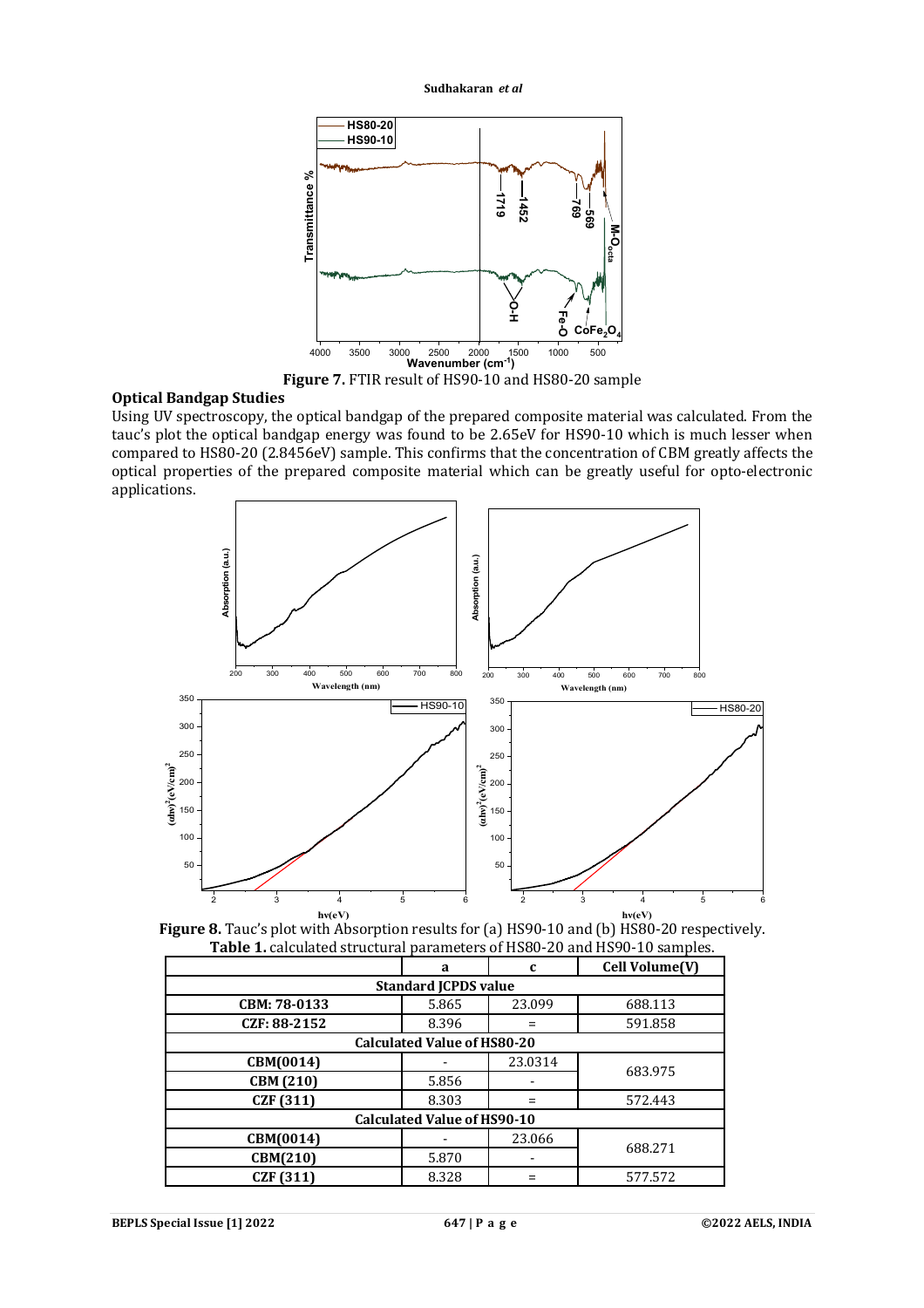| <b>CBM-CZF</b> |                                | Particles Range (nm) | Average |           |  |
|----------------|--------------------------------|----------------------|---------|-----------|--|
|                | <b>Peaks</b>                   | From                 | Tо      | size (nm) |  |
| HS80-20        | $(106)$ , $(1011)$ , $(116)$ , | 20.60                | 28.02   | 24.65     |  |
| HS90-10        | $(108)$ , $(109)$ , $(118)$    | 24.94                | 37.14   | 31.81     |  |

|            | <b>Chemicals</b><br>present | HS90-10                   |                |                | <b>HS80-20</b>            |                |                |
|------------|-----------------------------|---------------------------|----------------|----------------|---------------------------|----------------|----------------|
| Sample     |                             | Apparent<br>Concentration | Weight<br>$\%$ | Atomic<br>$\%$ | Apparent<br>Concentration | Weight<br>$\%$ | Atomic<br>$\%$ |
|            | Copper                      | 4.48                      | 12.70          | 8.20           | 4.70                      | 13.34          | 8.65           |
|            | Barium                      | 12.41                     | 33.71          | 10.07          | 11.83                     | 32.09          | 9.63           |
| CBM-       | Iron                        | 9.84                      | 26.90          | 19.77          | 10.04                     | 27.36          | 20.19          |
| <b>CZF</b> | Oxygen                      | 13.94                     | 23.23          | 59.60          | 13.53                     | 22.67          | 58.39          |
|            | Cobalt                      | 1.00                      | 2.72           | 1.90           | 1.45                      | 3.93           | 2.75           |
|            | Zinc                        | 0.26                      | 0.73           | 0.46           | 0.22                      | 0.61           | 0.38           |
| Total      |                             | 100.00                    |                | 100.00         |                           |                |                |

**Table 2.** Average size of CBM-CZF composite.

**Table 3.** chemical composition of HS90-10 and HS80-20 measured using EDAX analysis

| Absorption $(cm-1)$                                 | <b>Functional Group</b>                                         |  |
|-----------------------------------------------------|-----------------------------------------------------------------|--|
| V2 (410-470)                                        | Fe-O Stretching confirming $M-Oocta$                            |  |
| V1 (538-605)                                        | $M-Otetra$                                                      |  |
| 551, 569                                            | Characteristic peak of $CoFe2O4$                                |  |
| V3 (630-773)                                        | Characteristic peak of Fe-O                                     |  |
| 1400-1800                                           | O-H Deformation, Evidence for M-Ferrite nanoparticles formation |  |
| Takle 4. FTID Takulation for none CDM CZE composite |                                                                 |  |

**Table 4.** FTIR Tabulation for nano CBM-CZF composite.

## **DISCUSSION**

According to the author, these results are remarkable and unique. The composite is naturally a biocompatible magnetic material possessing soft ferromagnetic or super paramagnetic behavior based on its particle size and temperature. Such materials can be used as nano-contrast MR imaging agents for MRI systems and other health science applications [19]. Also, all materials in the composite are non-toxic to human tissues and thus can be modified to make major load-bearing implants having less stiffness and performance closer to human bone or minor implants including screws, pins, and plates [20, 21]. Due to their wider semiconducting bandgap, they can be greatly utilized for optoelectronic applications. These hexaferrites, as magnetic materials, are attractive candidates for health science and biomedical applications for diagnosis, therapeutics, control and treatment of diseases, enhanced MRI imaging, magnetic hyperthermia cancer treatment, targeted drug and gene delivery, biolabeling, biosensing, and antimicrobial agents, and enable the development of new medical devices. Using ferrites as nanoprobes to label biomolecules offers the advantage of robust signal strength, sensitivity, and stability. Ferrite nanoparticles can be functionalized with different ligands to provide affinity for specific biological analytes to bind to the targeted surfaces, e.g., specific tumor types. Since the principle constituents of many ferrites, such as Fe, Mn, and Zn, exist as required metabolic minerals in the body, toxicity is rarely a limiting factor, unlike, for example, gadolinium-based MRI contrast agents.

## **CONCLUSION**

Thus, physical mixing technique was carried out to synthesize novel copper doped barium hexaferritecobalt zinc ferrite composite successfully. From the results it is clear that the concentration of CBM with CZF greatly affects the characteristic behavior of the material. The structural parameters obtained from XRD matched well with JCPDS data which revealed effective formation of both CBM and CZF nanoparticles within the composite. the results also showed that the concentration of CBM and CZF greatly affects the lattice parameter, cell volume and average size of the composite. From SEM image it is clear that the composite have good crystalline structure with spherical microstructure and uniform distribution of grain size. The EDAX further confirmed the purity within the composite. the formation of metal-oxygen bond for spinel ferrite as well as M-type hexaferrite were confirmed using FTIR studies. From Tauc's plot the optical bandgap energy was measured which is maximum for HS80-20 (2.84 eV) sample.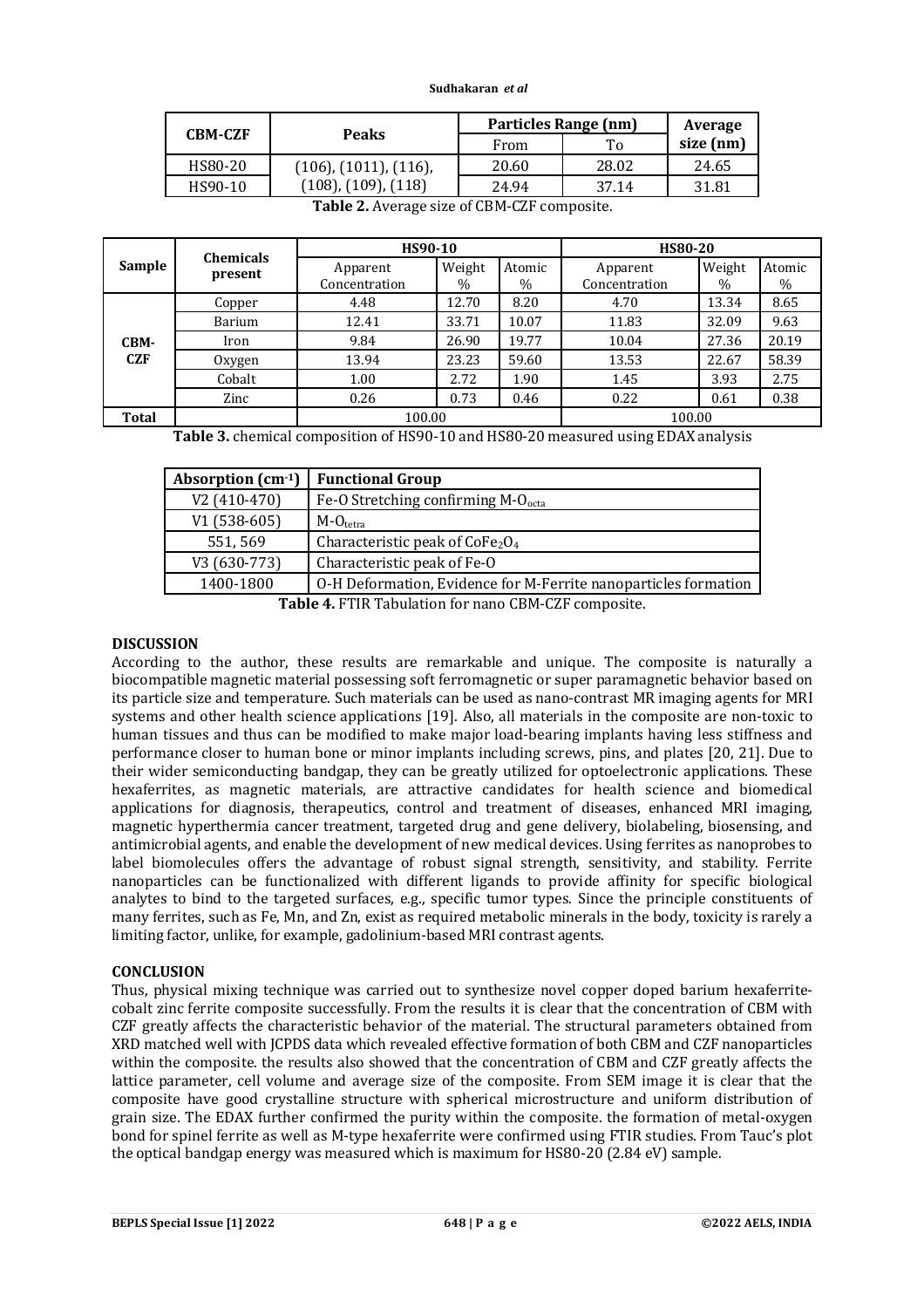## **DECLARATION OF COMPETING INTEREST**

The authors declare that they have no known competing financial interests or personal relationships that could have appeared to influence the work reported in this paper.

## **ACKNOWLEDGEMENT**

We, the authors are thankful to our President, Chancellor, Chief Executive Officer, Vice Chancellor and Registrar of Karpagam Academy of Higher Education, Coimbatore, India for providing facilities and encouragement. Our thanks are also due to Sophisticated Analytical Instrument Facility (SAIF) for VSM Analysis.

## **REFERENCES**

- 1. S. D. Bader, (2006). "Colloquium: Opportunities in nanomagnetism," *Reviews of Modern Physics*, vol. 78, no. 1, doi: 10.1103/RevModPhys.78.1.
- 2. Y. Wang, J. Hu, Y. Lin, and C. W. Nan, (2010)., "Multiferroic magnetoelectric composite nanostructures," *NPG Asia Materials*, vol. 2, no. 2. pp. 61–68. doi: 10.1038/asiamat.2010.32.
- 3. R. Kumar, S. Guha, R. K. Singh, and M. Kar, (2018). "Surface anisotropy induced magnetism in BaTiO3-CoFe2O4 (BTO-CFO) nanocomposite," *Journal of Magnetism and Magnetic Materials*, vol. 465, pp. 93–99, doi: 10.1016/j.jmmm.2018.05.061.
- 4. D. T. M. Hue *et al.*, (2013). "Synthesis, structure, and magnetic properties of SrFe12O 19/La1-xCaxMnO3 hard/soft phase composites," *Journal of Applied Physics*, vol. 114, no. 12, Sep. doi: 10.1063/1.4821971.
- 5. N. A. Algarou *et al.*, (2020). "Magnetic and microwave properties of SrFe12O19/MCe0.04Fe1.96O4 (M = Cu, Ni, Mn, Co and Zn) hard/soft nanocomposites," *Journal of Materials Research and Technology*, vol. 9, no. 3, pp. 5858– 5870. doi: 10.1016/j.jmrt.2020.03.113.
- 6. A. Quesada, F. Rubio-Marcos, J. F. Marco, F. J. Mompean, M. García-Hernández, and J. F. Fernández, (2014). "On the origin of remanence enhancement in exchange-uncoupled CoFe2O4-based composites," *Applied Physics Letters*, vol. 105, no. 20, doi: 10.1063/1.4902351.
- 7. K. Raidongia, A. Nag, A. Sundaresan, and C. N. R. Rao,(2010). "Multiferroic and magnetoelectric properties of core-shell CoFe2 O4 @ BaTiO3 nanocomposites," *Applied Physics Letters*, vol. 97, no. 6, doi: 10.1063/1.3478231.
- 8. S. Vadivelan and N. Victor Jaya, (2016)."Investigation of magnetic and structural properties of copper substituted barium ferrite powder particles via co-precipitation method," *Results in Physics*, vol. 6, pp. 843–850, doi: 10.1016/j.rinp.2016.07.013.
- 9. S. Kumar, S. Guha, S. Supriya, L. K. Pradhan, and M. Kar,(2020). "Correlation between crystal structure parameters with magnetic and dielectric parameters of Cu-doped barium hexaferrite," *Journal of Magnetism and Magnetic Materials*, vol. 499, doi: 10.1016/j.jmmm.2019.166213.
- 10. R. C. Alange and R. C. Alange, ,(2021). "Structural and Magnetic Properties of Zn2+ Doped Cobalt Ferrite Nanoparticles Synthesized by Sol-gel Auto Combustion Method Structural and Magnetic Properties of Zn 2+ Doped Cobalt Ferrite Nanoparticles Synthesized by Sol-gel Auto Combustion Method," *Article in International Journal of Science and Research*, doi: 10.21275/SR21719065226.
- 11. M. K. Manglam, J. Mallick, S. Kumari, R. Pandey, and M. Kar, ,(2021). "Crystal structure and magnetic properties study on barium hexaferrite (BHF) and cobalt zinc ferrite (CZF) in composites," *Solid State Sciences*, vol. 113,, doi: 10.1016/j.solidstatesciences.2020.106529.
- 12. M. K. Manglam, S. Kumari, S. Guha, S. Datta, and M. Kar, (2020). "Study of magnetic interaction between hard and soft magnetic ferrite in the nanocomposite," in *3RD INTERNATIONAL CONFERENCE ON CONDENSED MATTER AND APPLIED PHYSICS (ICC-2019)*, vol. 2220, p. 110020. doi: 10.1063/5.0001220.
- 13. J. Mallick, M. K. Manglam, S. Datta, and M. Kar, (2020). "Evidence of magnetic interaction between BaFe12O19 and CuFe2O4 in the nanocomposite," in *3RD INTERNATIONAL CONFERENCE ON CONDENSED MATTER AND APPLIED PHYSICS (ICC-2019)*, vol. 2220, p. 110025. doi: 10.1063/5.0001223.
- 14. S. Kumar, S. Guha, S. Supriya, L. K. Pradhan, and M. Kar, (2020). "Correlation between crystal structure parameters with magnetic and dielectric parameters of Cu-doped barium hexaferrite," *Journal of Magnetism and Magnetic Materials*, vol. 499, p. 166213, doi: 10.1016/j.jmmm.2019.166213.
- 15. J. Feng, R. Xiong, Y. Liu, F. Su, and X. Zhang, (2018). "Preparation of cobalt substituted zinc ferrite nanopowders via auto-combustion route: an investigation to their structural and magnetic properties," *Journal of Materials Science: Materials in Electronics*, vol. 29, no. 21, pp. 18358–18371. doi: 10.1007/s10854-018-9950-y.
- 16. J. D. Bobić*et al.*, (2018)."PZT-nickel ferrite and PZT-cobalt ferrite comparative study: Structural, dielectric, ferroelectric and magnetic properties of composite ceramics," *Ceramics International*, vol. 44, no. 6, pp. 6551– 6557. doi: 10.1016/j.ceramint.2018.01.057.
- 17. A. Alipour, S. Torkian, A. Ghasemi, M. Tavoosi, and G. R. Gordani,(2021). "Magnetic properties improvement through exchange-coupling in hard/soft SrFe12O19/Co nanocomposite," *Ceramics International*, vol. 47, no. 2, pp. 2463–2470, doi: 10.1016/j.ceramint.2020.09.089.
- 18. S. Kumar, S. Supriya, L. K. Pradhan, and M. Kar, (2017). "Effect of microstructure on electrical properties of Li and Cr substituted nickel oxide," *Journal of Materials Science: Materials in Electronics*, vol. 28, no. 22, pp. 16679– 16688, doi: 10.1007/s10854-017-7580-4.
- 19. Ghasemian, Z., Shahbazi-Gahrouei, D., &Manouchehri, S. (2015). "Cobalt Zinc Ferrite Nanoparticles as a Potential Magnetic Resonance Imaging Agent: An In vitro Study," *Avicenna journal of medical biotechnology,* 7(2), 64–68.